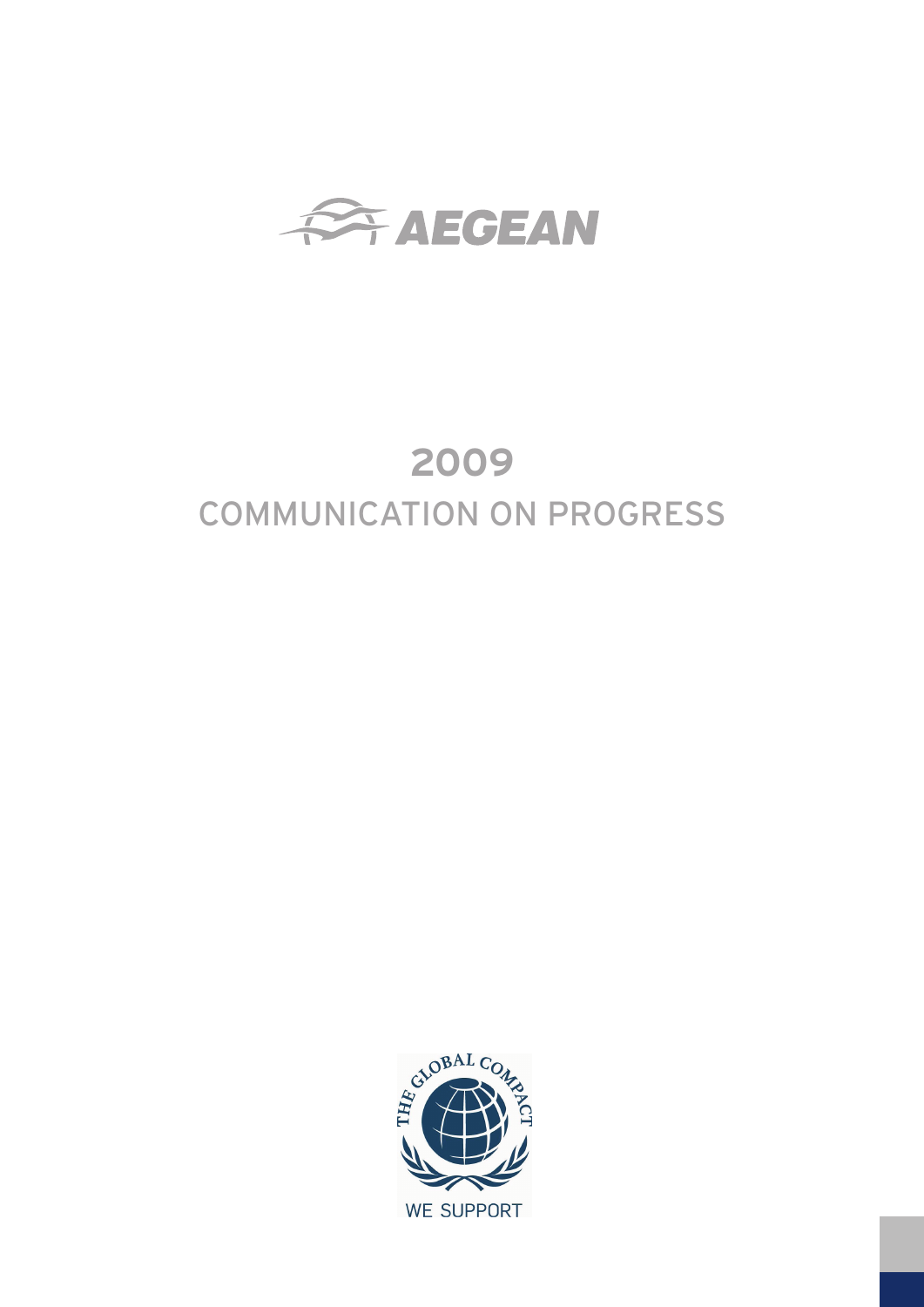

#### PRINCIPLE 1:

Businesses should support and respect the protection of internationally proclaimed human rights. We support and respect human rights in conducting our activities where we operate.

## PRINCIPLE 2:

Business should ensure that they are not complicit in human rights abuses We are not complicit in direct, beneficial or silent human rights violations.

#### PRINCIPLE 3:

Business should uphold the freedom of association and the effective recognition of the right to collective bargaining We assure compliance with national standards and regulations.

#### PRINCIPLE 4:

Business should support the elimination of all forms of forced and compulsory labour. We do not use or employ forced or compulsory labour.

#### PRINCIPLE 5:

Business should support the effective abolition of child labour. We have established a clear policy regarding the minimum age for employment, which complies with national laws.

## PRINCIPLE 6:

Business should support the elimination of discrimination in respect of employment and occupation. We are committed to ensuring equal treatment and opportunities for all our employees.

PRINCIPLE 7:

Business should support a precautionary approach to environmental challenges. We have established an Environmental Policy Program.

## PRINCIPLE 8:

Business should undertake initiatives to promote greater environmental responsibility. We have achieved ISO 14001/2004 certification for passengers΄ service and aircraft maintenance.

#### PRINCIPLE 9:

Business should encourage the development and diffusion of environmentally friendly technologies. We watch the efforts for the development of new technologies and their potential applications.

PRINCIPLE 10:

Businesses should work against corruption in all its forms, including extortion and bribery. We are committed to compliance with anti-corruption standards and to maximum transparency.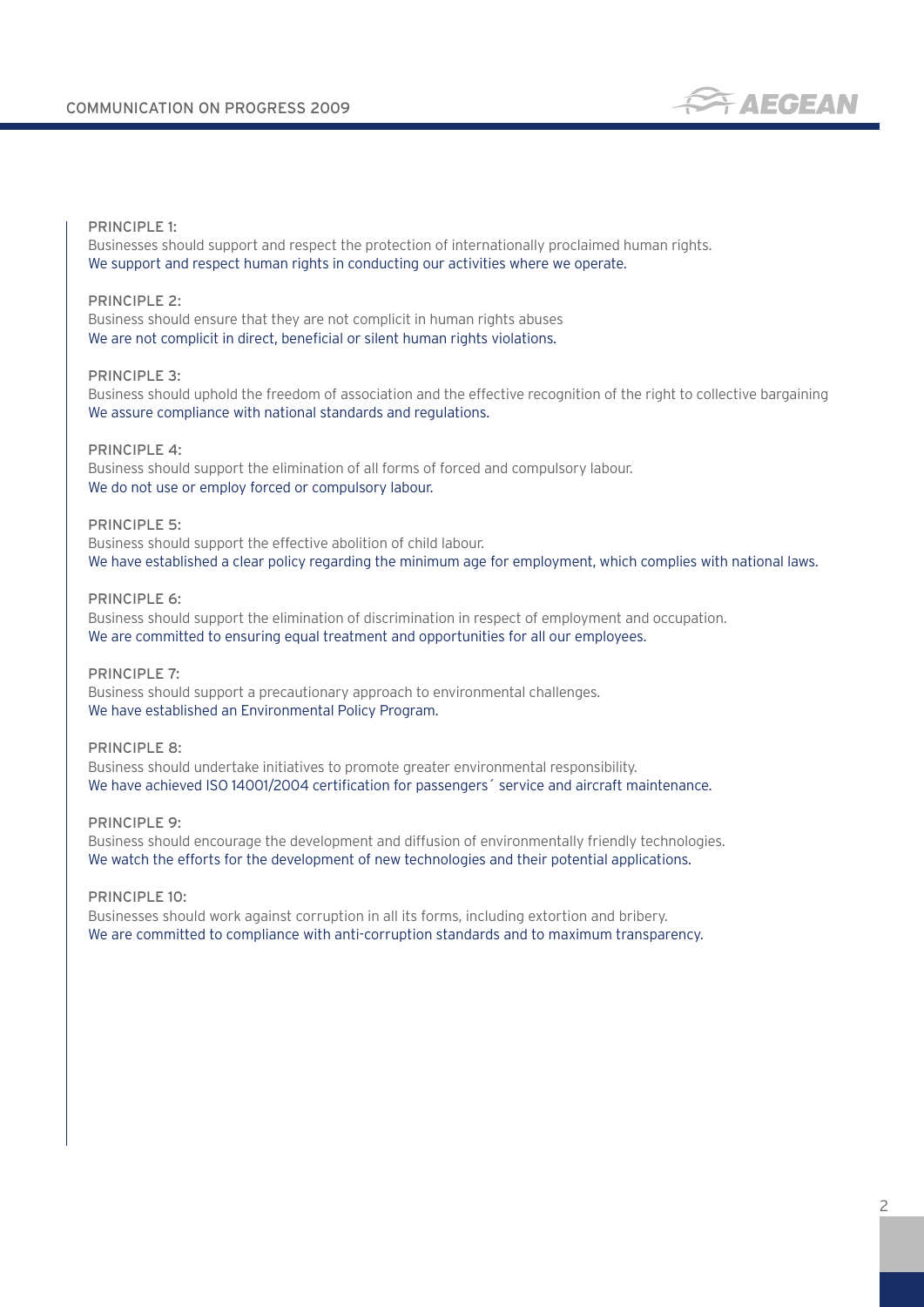



## STATEMENT OF CONTINUED SUPPORT

In 2008 we joined the United Nations Global Compact, an important step in our efforts to meet this challenge. This prompted some changes in our business operations to ensure that the Global Compact's principles in the areas of human rights, labour standards, environment and transparency, although they have already been implemented in our policy and culture, will become more visible in our day-to-day operations. Our focus is on prevention. We are doing everything we can to strengthen professionalism and skills. Main priorities are flight and ground safety and security while at the same time we seek customers΄satisfaction by providing reliability, quality services and punctuality.

Our effort is to provide equal opportunities at all levels and prevent discrimination in all its forms. We aim also to minimize our environmental impact at local level. We have done this so far by modernizing our fleet, upgrading our aircrafts maintenance and controlling our consumption and waste. All the above confirm our commitment to achieve the highest standards in the coming years.

> Dimitris Gerogiannis CEO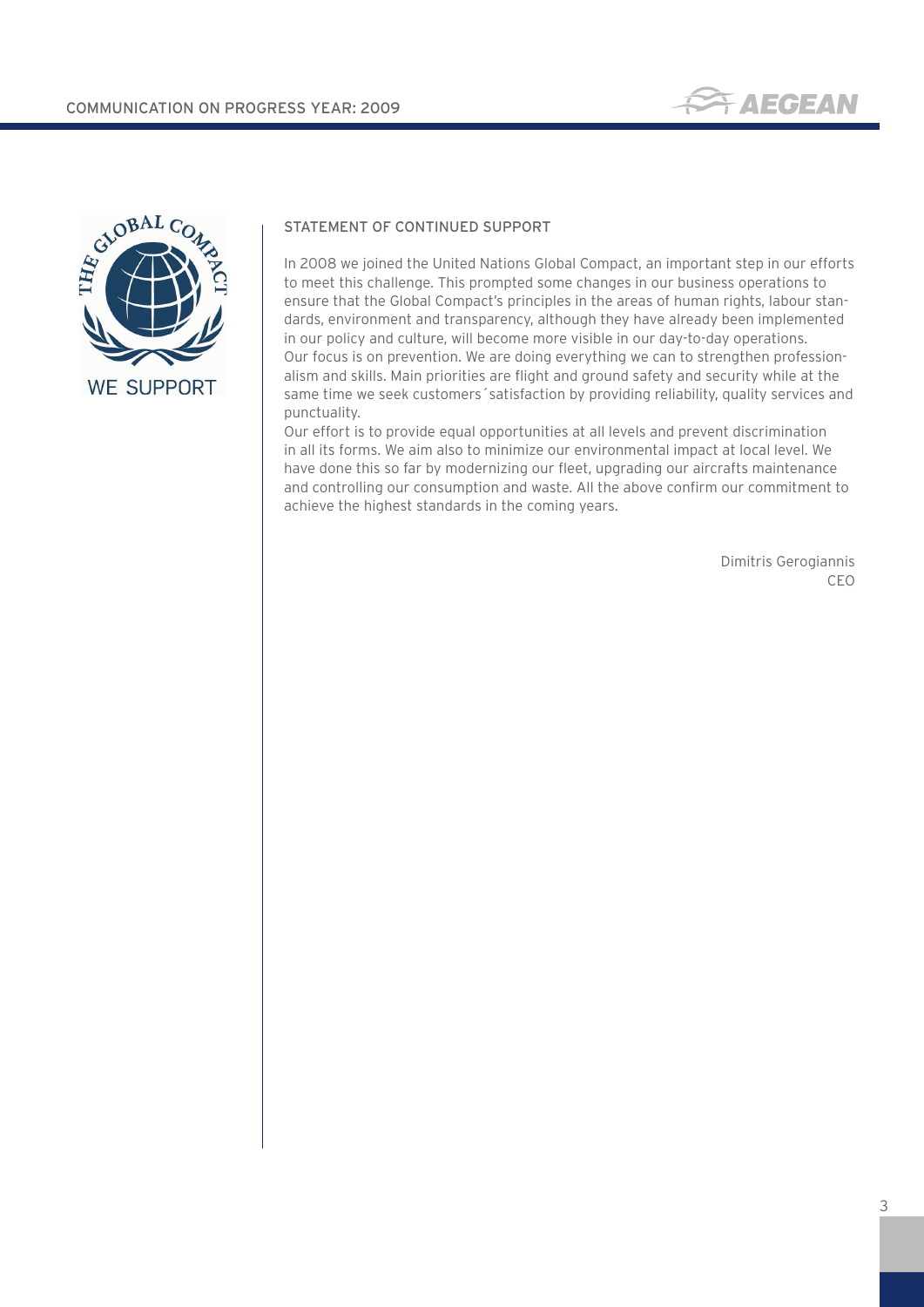

## BUSINESSES SHOULD SUPPORT AND RESPECT THE PROTECTION OF INTERNATIONALLY PROCLAIMED HUMAN RIGHTS.

#### COMMITMENT

Aegean is sensitive on human rights issues. Systematically strives for the effective application of current legislation referring to the protection and respect of human rights of all employees within its sphere of influence.

#### BRIEF DESCRIPTION OF OUR SYSTEMS

Human rights, occupational policies and safety standards have already been incorporated into Corporate Employment Rules adopted by the Company in 2005. These rules reflect our commitment to complying with all relative national and international laws. We ensure our employees are aware of their own rights. We strive for equal treatment and equal opportunities in all aspects of the Human Resources Department activities.

#### ACTIVITIES IMPLEMENTED IN THE LAST YEAR

Clear standards and procedures are applied on a daily basis, reflecting the willingness to guarantee and promote employee awareness and well being. Our employees have achieved high performance and professionalism. Their reputation and image is the result of a strong commitment to provide good services to our passengers.

## OUTCOMES AND VALUE ADDED

Cases of lack of respect or violations of the human rights have not been observed or reported in the past years.

GRI MOST RELATED INDICATORS HR1, HR2, HR3.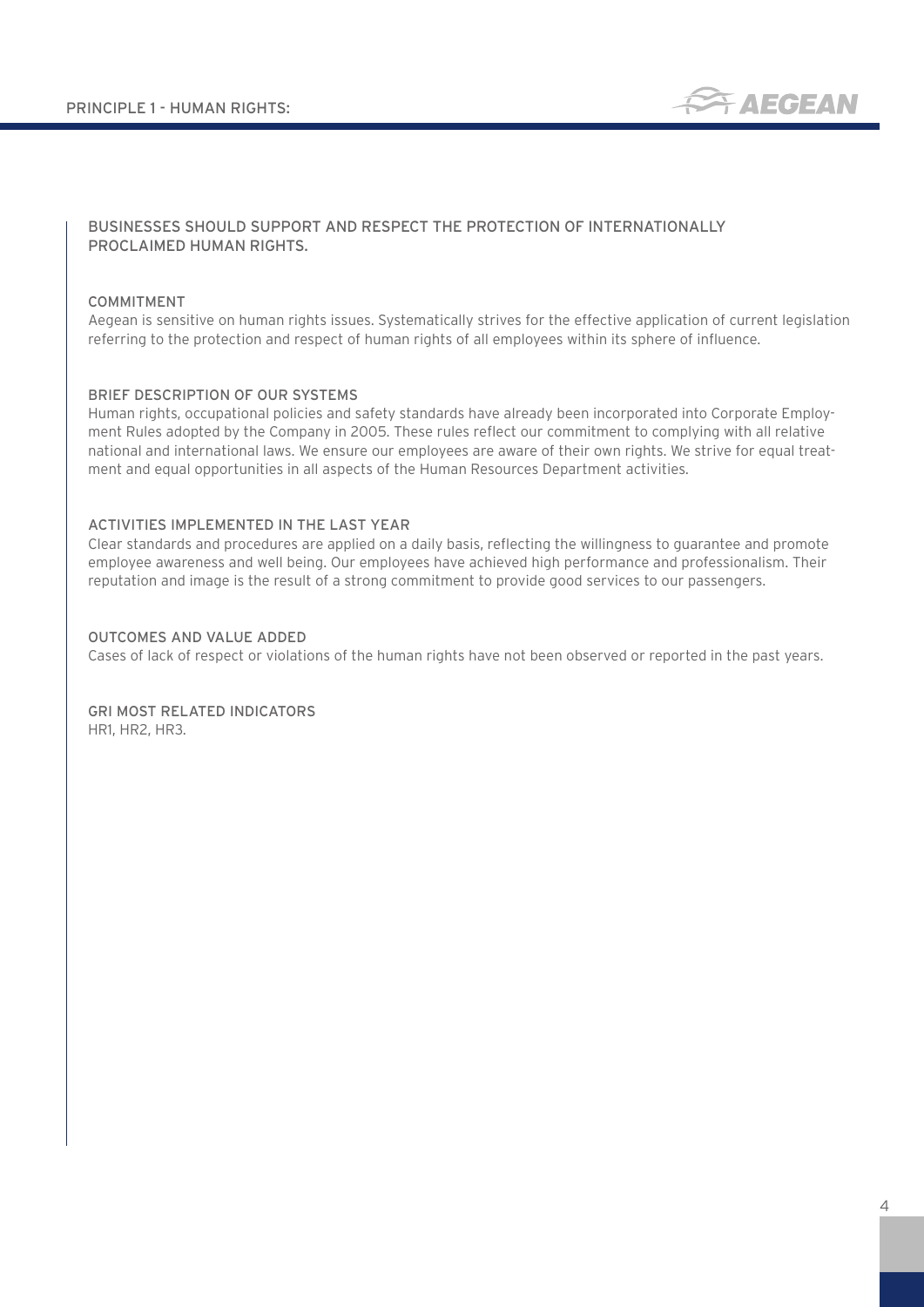

## BUSINESS SHOULD ENSURE THAT THEY ARE NOT COMPLICIT IN HUMAN RIGHTS ABUSES

#### COMMITMENT

Aegean is committed to examine its suppliers are not complicit in human rights abuses

#### BRIEF DESCRIPTION OF OUR SYSTEMS

We encourage our suppliers to accept human right principles and adopt the respective practices. Before any collaboration with a new supplier a regular investigation take place through their annual reports, for assuring application of human right principles.

## ACTIVITIES IMPLEMENTED IN THE LAST YEAR

We have the confirmation from our Procurement Section that contracts with suppliers are reflecting the requirements for human rights respect and protection.

#### OUTCOMES AND VALUE ADDED

We have not participated in any business making us complicit in human rights abuses. All our key suppliers meet the standards for corporate social responsibility as it is confirmed throughout their annual reports.

GRI MOST RELATED INDICATORS HR1, HR2.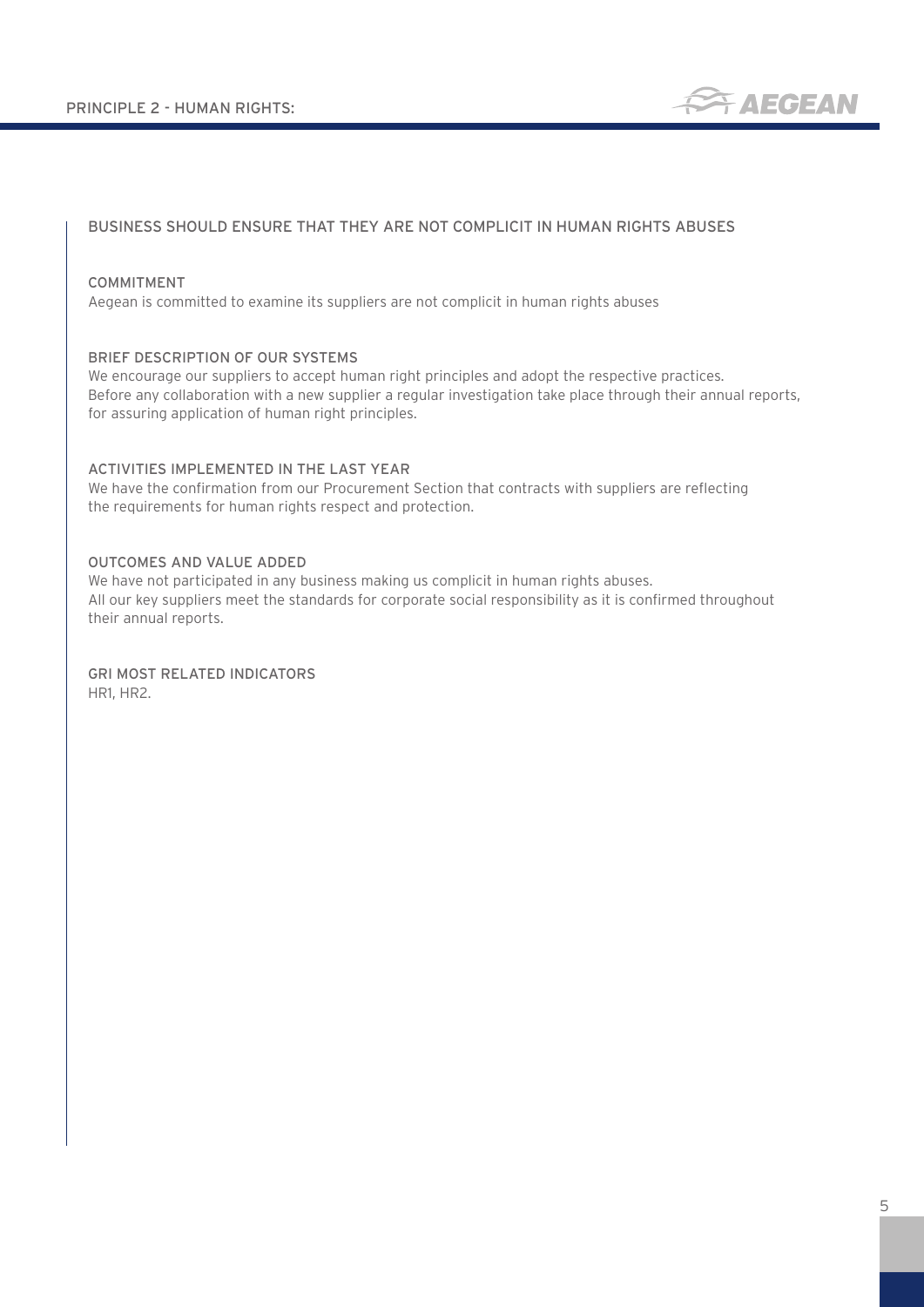

## BUSINESS SHOULD UPHOLD THE FREEDOM OF ASSOCIATION AND THE EFFECTIVE RECOGNITION OF THE RIGHT TO COLLECTIVE BARGAINING

## COMMITMENT

The rights and well being of our employees are of a high importance. Aegean invests in its people as the company΄s most valuable asset and ensures safe and sustainable employment conditions.

#### BRIEF DESCRIPTION OF OUR SYSTEMS

All employees are entitled to choose to be union members. The management and Human Resources Department is continually engaging in dialogue on a regular basis with our employees concerning the terms and conditions of labour and other issues. Aegean prides its self on maintaining direct and personal communications at all levels, thus creating a very personal and familiar environment.

## ACTIVITIES IMPLEMENTED IN THE LAST YEAR

A health and safety external committee performs inspections in our activities to assure compliance with national standards and regulations.

The company is committed to giving its employees security with a pension scheme and private health insurance.

## OUTCOMES AND VALUE ADDED

Most of the employees enjoy open ended contracts. There is an employee union and a collective labour agreement in place.

GRI MOST RELATED INDICATORS HR5, LA1, LA2, LA3, LA4.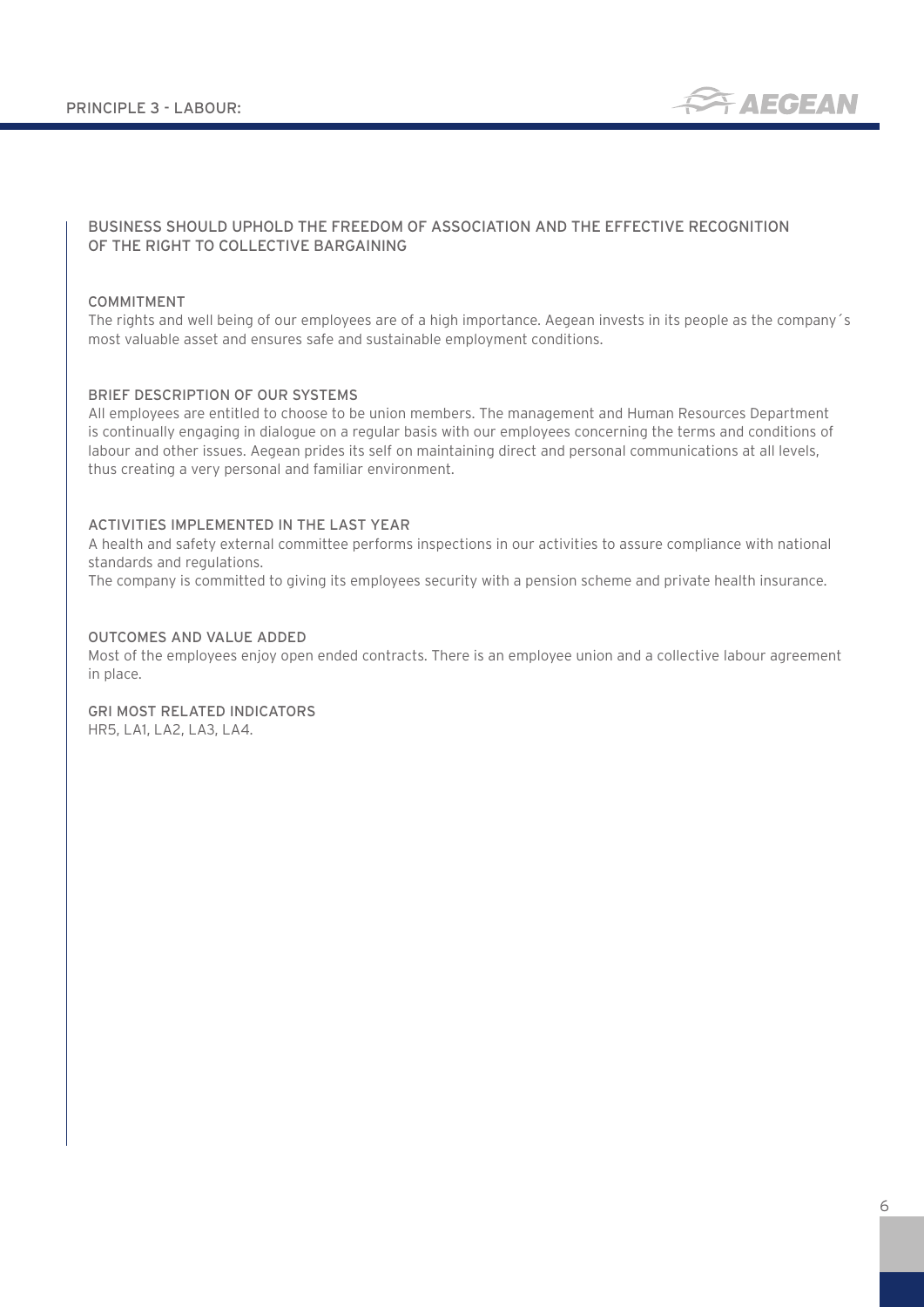

## BUSINESS SHOULD SUPPORT THE ELIMINATION OF ALL FORMS OF FORCED AND COMPULSORY LABOUR.

#### COMMITMENT

Aegean supports and implements national labour standards, which are reflected in our Corporate Internal Rules, excluding all forms of forced and compulsory labour.

#### BRIEF DESCRIPTION OF OUR SYSTEMS

Employment contracts stating the terms and conditions of services, including the wage, are available to each employee. Overtime is on voluntary basis, infrequent and remunerated according to the applicable laws. All applicable labour regulations are strictly applied and adhered to.

## ACTIVITIES IMPLEMENTED IN THE LAST YEAR

A system for recording working hours of all employees has been installed. Timecard and overtime records are reviewed by the Human Resources Department on a regular basis, thus checking excessive overtime or compulsory working hours.

## OUTCOMES AND VALUE ADDED

Records from the past years confirm that all employees are covered with regular contracts. No irregularities or extraordinary conditions have been reported.

GRI MOST RELATED INDICATOR HR7.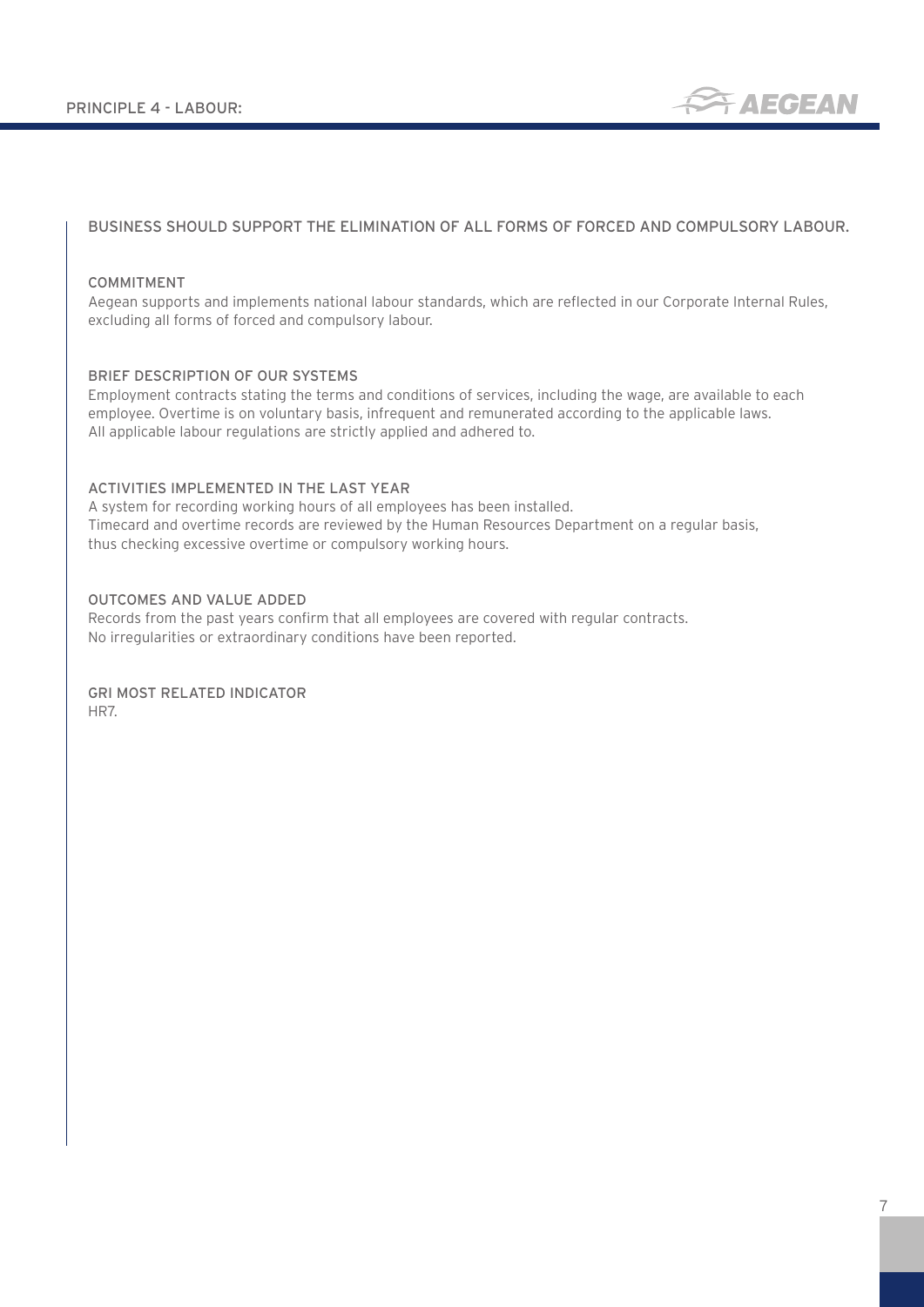

## BUSINESS SHOULD SUPPORT THE EFFECTIVE ABOLITION OF CHILD LABOUR.

## COMMITMENT

Aegean has a clear policy regarding the minimum age for employment, which complies with national laws.

#### BRIEF DESCRIPTION OF OUR SYSTEMS

The Human Resources Department requires candidates to provide copies of birth certificates or other official forms of identification, to verify their age before being hired by the company.

## ACTIVITIES IMPLEMENTED IN THE LAST YEAR

Aegean did not employ anyone under the age of 18 in any of its locations where it operates.

#### OUTCOMES AND VALUE ADDED

Employee records from the past years confirm that the company does not employ children or even young workers.

GRI MOST RELATED INDICATOR HR6.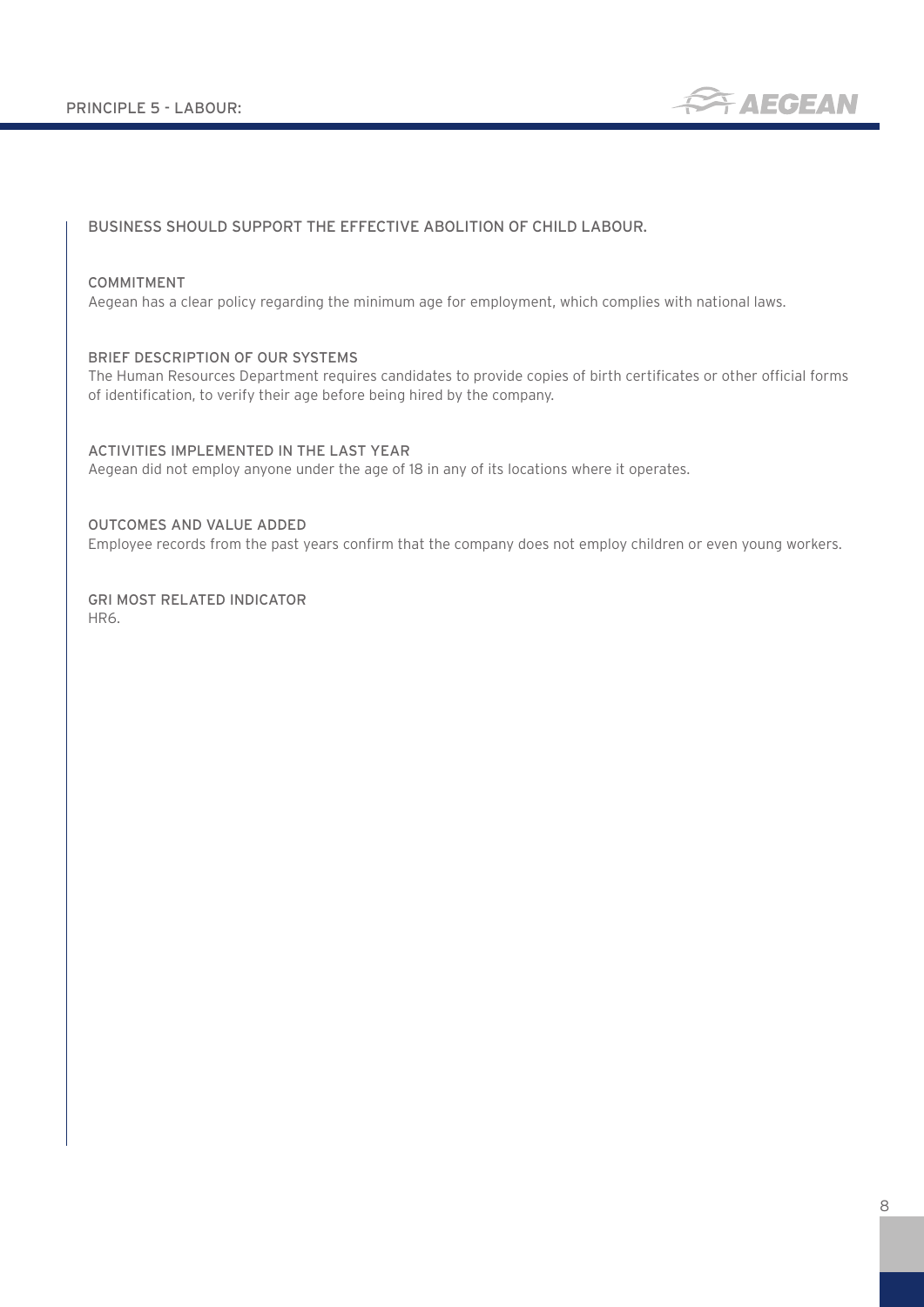

## BUSINESS SHOULD SUPPORT THE ELIMINATION OF DISCRIMINATION IN RESPECT OF EMPLOYMENT AND OCCUPATION.

#### COMMITMENT

Aegean is committed to ensuring equal treatment and opportunities for all its employees.

#### BRIEF DESCRIPTION OF OUR SYSTEMS

Company non-discrimination policy is applicable in all its activities with specific procedures in place for each case. We value diversity and promote equal opportunities based only on objective factors in hiring, employment, development, promotion and training. Training is provided to our employees in all professional areas. A broad range of information and training options on the intranet are also offered, to which the majority of our employees have access.

#### ACTIVITIES IMPLEMENTED IN THE LAST YEAR

During the last year Aegean has employed persons of different nationalities, gender and ethnic background. Women represent 53% of the total workforce. With the implementation of in-house courses we trained our crews in treating our customers with respect, courtesy and sincerity

## OUTCOMES AND VALUE ADDED

No discrimination was made on the basis of a distinguishing personal characteristic. In 2008 Aegean cabin crews received a SKYTRAX award as the Best Cabin Staff in Southern Europe.

#### GRI MOST RELATED INDICATORS

HR4, LA1, LA2, LA3, LA4, LA5, LA8, LA10, LA13.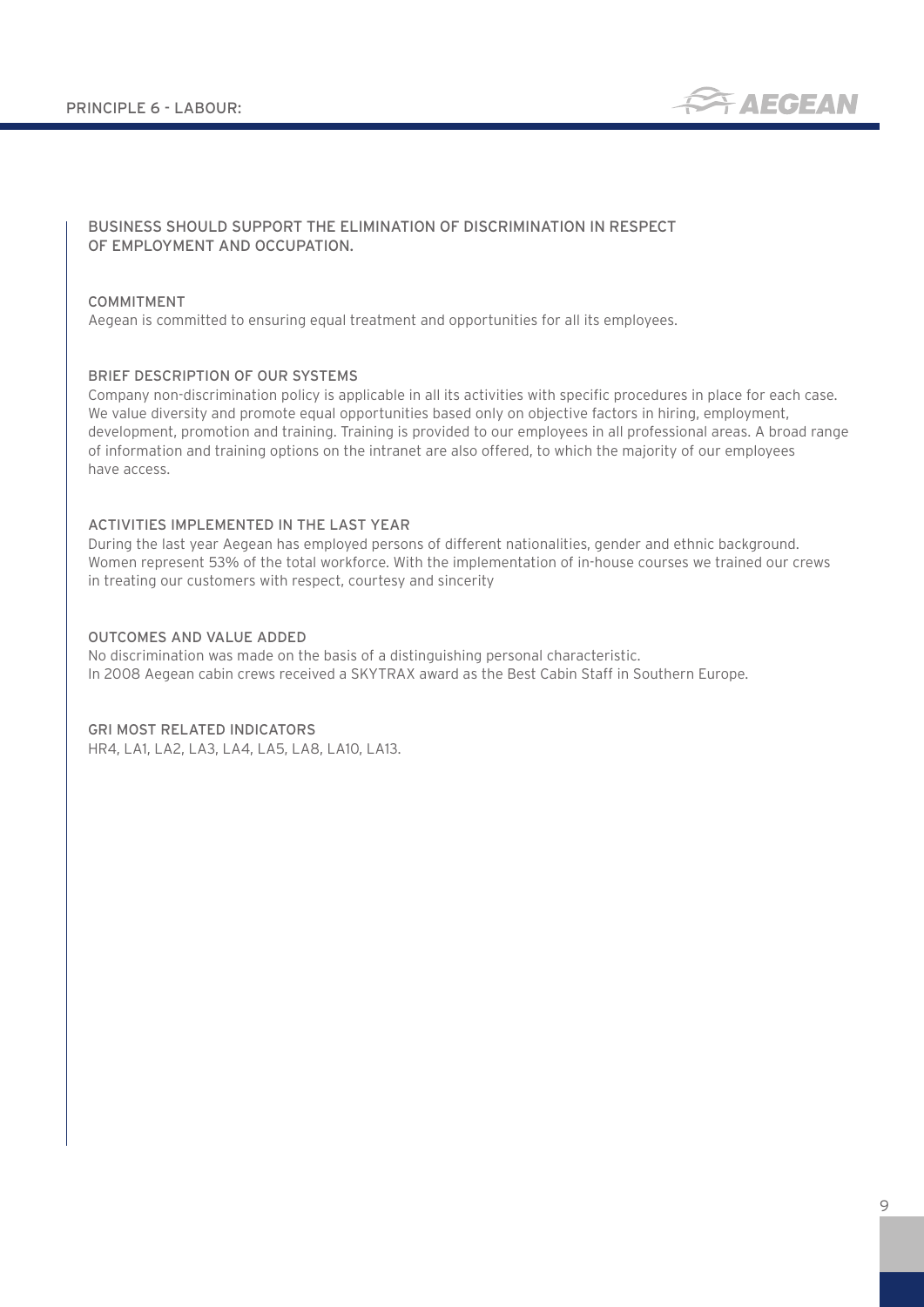

## BUSINESS SHOULD SUPPORT A PRECAUTIONARY APPROACH TO ENVIRONMENTAL CHALLENGES.

#### COMMITMENT

Environmental care is of particular interest to Aegean. Our environmental policy sets out our commitment to continually improve the efficiency with which we use energy and recourses.

#### BRIEF DESCRIPTION OF OUR SYSTEMS

Aegean has established an environmental policy program to manage its operations with the aim of: -reducing the consumption of energy, water and paper. -reducing the creation of emissions and waste. -preventing cases that might have a damaging effect on environment.

## ACTIVITIES IMPLEMENTED IN THE LAST YEAR

In order to turn our commitment to practice we have introduced an awareness program about protecting the environment by getting employees to understand that it is possible and important to change attitude at work as well in their private life.

A recycling program for hazardous materials and waste has been activated.

## OUTCOMES AND VALUE ADDED

We keep records of energy, water and paper consumption. Our aim is to achieve a 5% reduction.

GRI MOST RELATED INDICATORS EN1, EN4, EN5.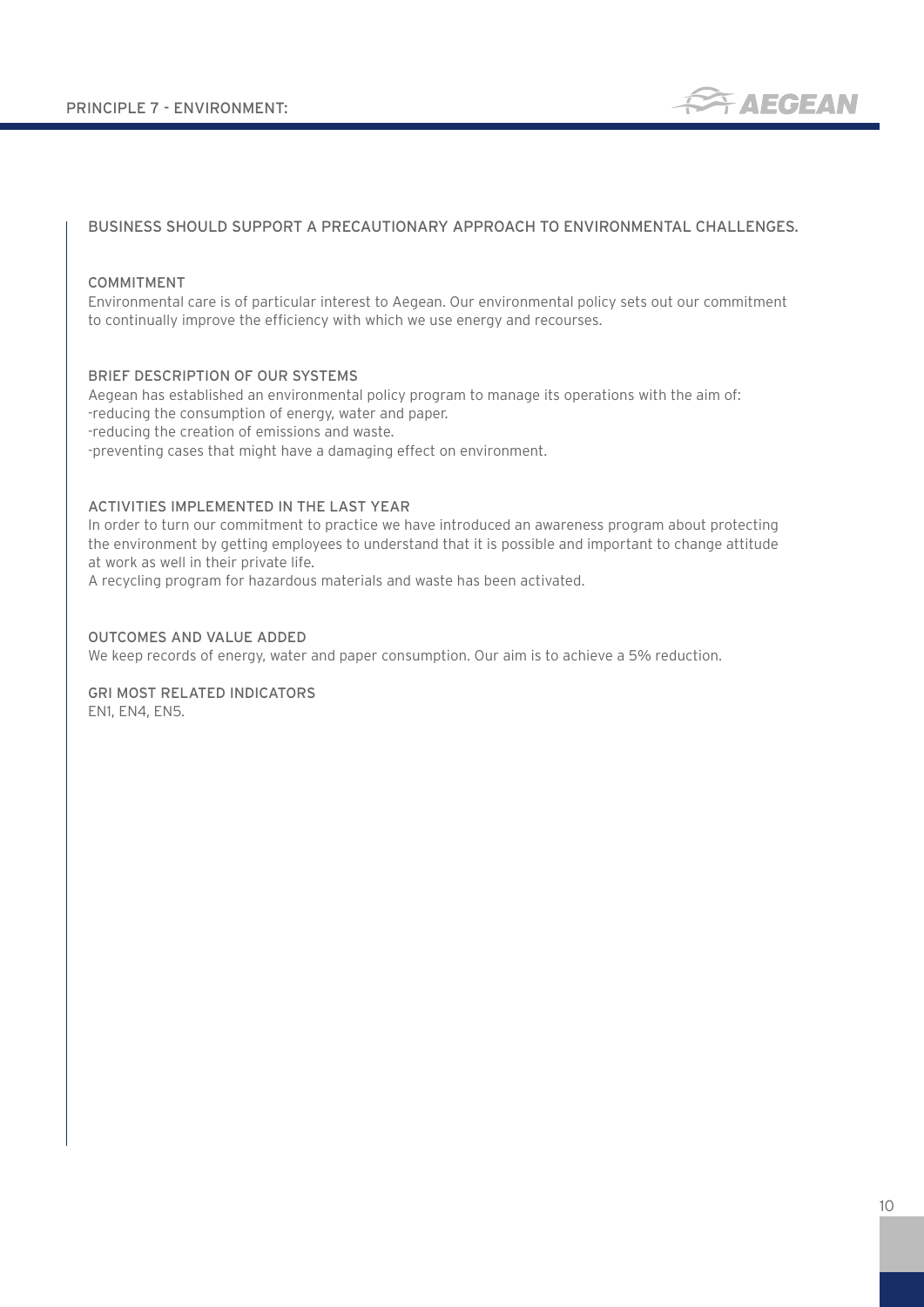

## BUSINESS SHOULD UNDERTAKE INITIATIVES TO PROMOTE GREATER ENVIRONMENTAL RESPONSIBILITY.

#### COMMITMENT

Aegean΄s intention is to minimize the environmental impact of its activities, ensuring that it complies with the laws and regulations of each country where it operates.

#### BRIEF DESCRIPTION OF OUR SYSTEMS

A major element in the company responsible attitude to environmental impact is regular maintenance of the aircraft, the majority of which are scheduled at periodic intervals.

For all its aircraft the company has its own safety auditing system in place, with audits carried out in its maintenance base.

Our Technical Department is performing frequent engine washes using an eco-friendly engine wash system by Pratt and Whitney. The system enables the achievement of frequent engine washes without polluting the environment because the polluted water is automatically recycled by eco-wash equipment.

## ACTIVITIES IMPLEMENTED IN THE LAST YEAR

In 2009 the company established an Environmental Management Department which is entrusted with assessing the impacts of our operations on the environment and with ensuring that we comply with environmental national regulations. An Environmental Management Program has been published that describes the established policy and sets specific tasks which should be accomplished.

#### OUTCOMES AND VALUE ADDED

In 2008 Aegean achieved ISO 14001/2004 certification for passengers΄ service and aircraft maintenance, thus increasing our prestige with our passengers and business partners.

## GRI MOST RELATED INDICATORS

EN16, EN22.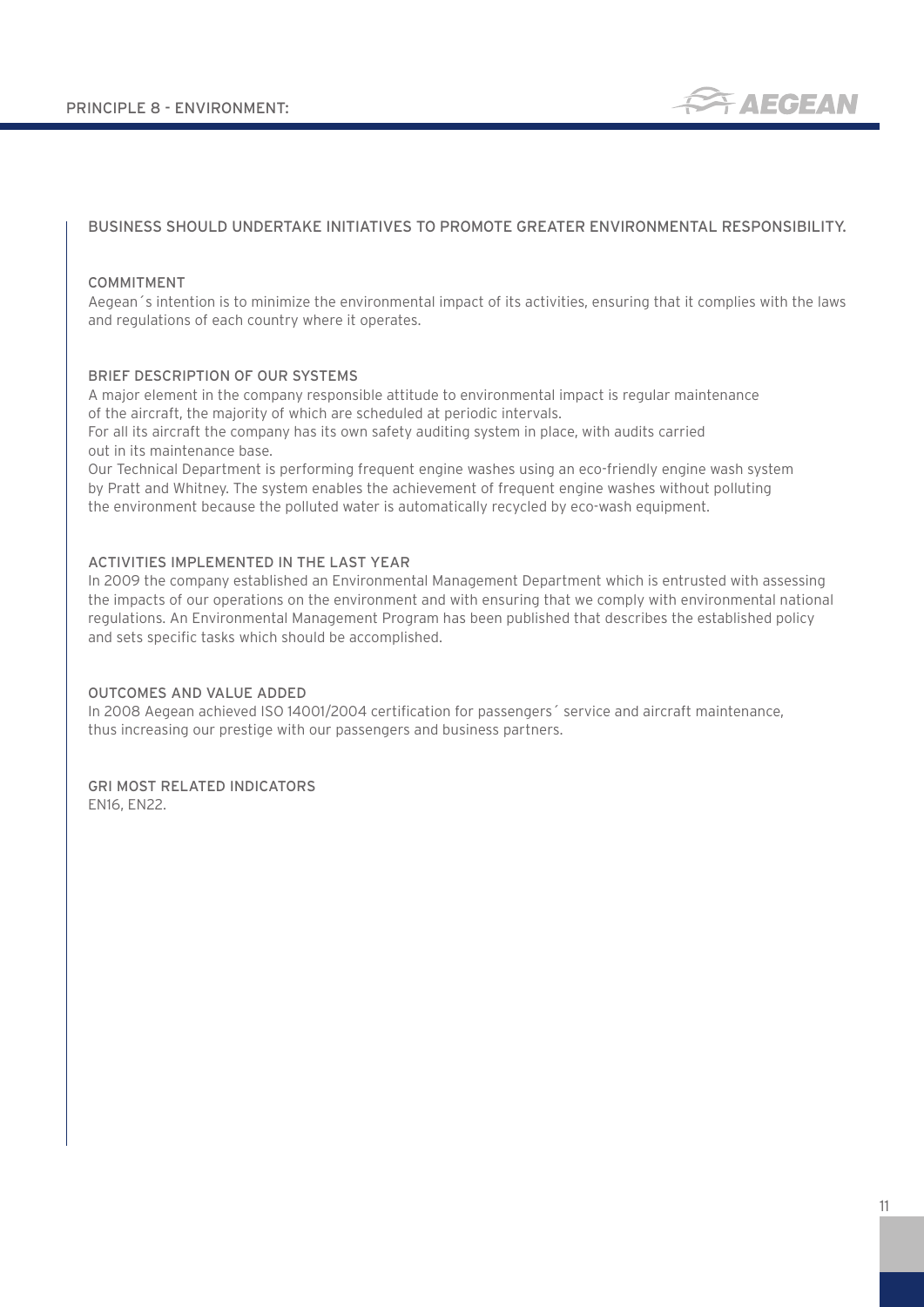

## BUSINESS SHOULD ENCOURAGE THE DEVELOPMENT AND DIFFUSION OF ENVIRONMENTALLY FRIENDLY TECHNOLOGIES.

#### COMMITMENT

Aegean encourages the development and diffusion of environmentally friendly technologies.

#### BRIEF DESCRIPTION OF OUR SYSTEMS

We watch research with reference to renewable biofuels and flight operations procedures in promoting the four pillar strategy, that are realized by various air companies and the aviation industry, aiming to minimize various emissions with a long-term view to the environment.

## ACTIVITIES IMPLEMENTED IN THE LAST YEAR

In January 2009, Aegean proudly unveiled its new Technical Base. It comprises of several sections, carefully designed to guarantee maximum efficiency. The new Technical Base is equipped with an advanced technologically automated fire fighting system, capable of detecting and preventing a possible fire break out. Also, a combined system is used on aircraft under maintenance to provide electrical power, compressed air and water in case of fire. In particular a waste control system is in place, collecting all waste in specially designed tanks to keep the ground water levels clean and unpolluted.

## OUTCOMES AND VALUE ADDED

By renewing our aircraft fleet and by operating our new technical base we have reduced our emission and pollution impact on environment.

GRI MOST RELATED INDICATORS